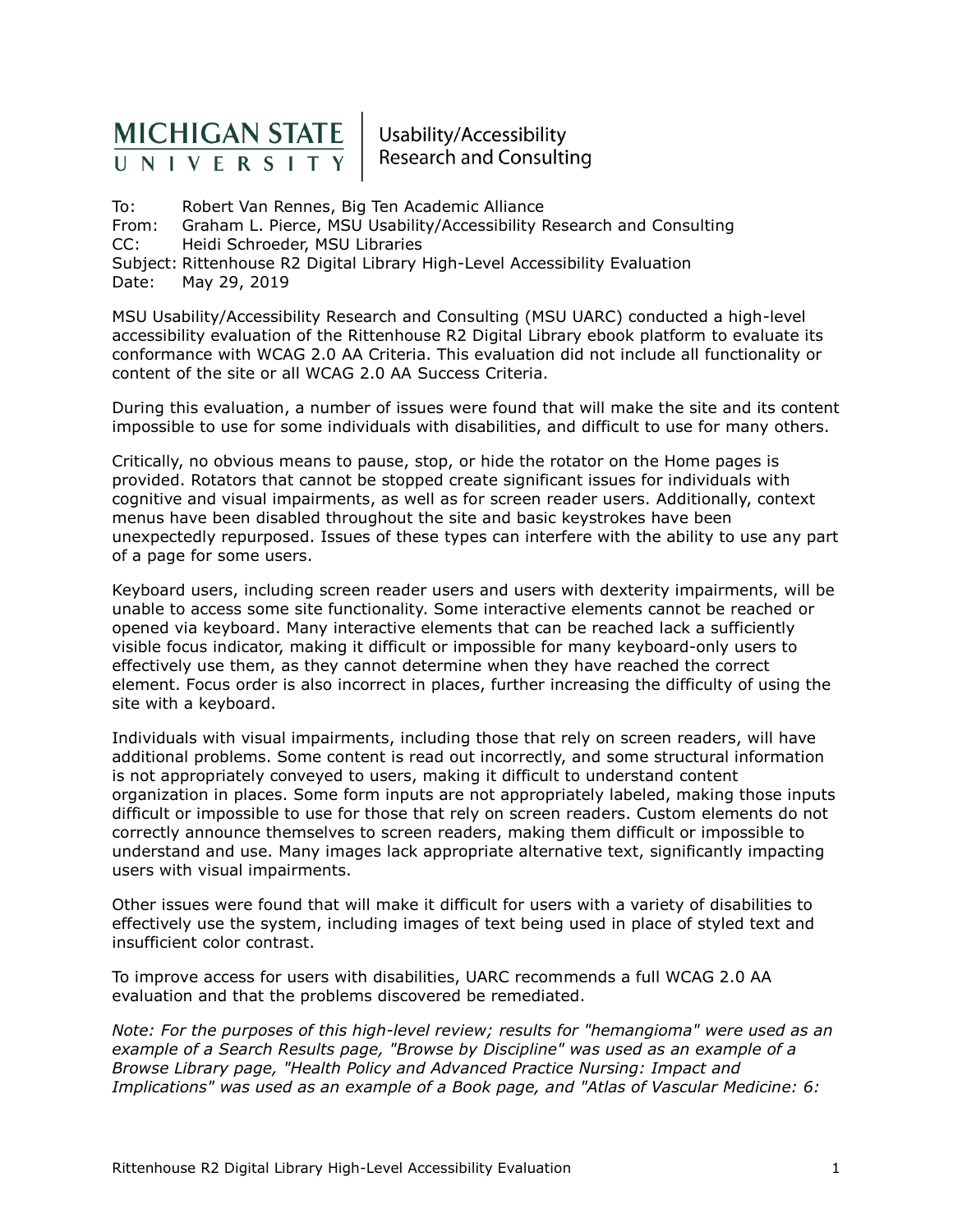*Popliteal Artery Aneurysm: DEFINITION/BACKGROUND/EPIDEMIOLOGY" was used as an example of a Content page.*

# High-Level Findings

# **Conformance**

- On the Home page, no obvious means is provided to pause, stop, or hide rotating content. [\[WCAG 2.0 CR 5,](http://www.w3.org/TR/UNDERSTANDING-WCAG20/conformance.html#uc-conformance-requirements-head) [WCAG 2.0 SC 2.2.2\]](http://www.w3.org/TR/UNDERSTANDING-WCAG20/time-limits-pause.html)
- Context-menus (e.g., right-clicking on content) are blocked throughout the site, potentially interfering with a range of assistive technologies. [[WCAG 2.0 CR 5](https://www.w3.org/TR/UNDERSTANDING-WCAG20/conformance.html#uc-conf-req5-head)]
- On the Book and Content pages, left and right arrow keys change pages, potentially interfering with a range of assistive technologies.  $[WCAG 2.0 CR 5]$  $[WCAG 2.0 CR 5]$  $[WCAG 2.0 CR 5]$

## **Document Structure**

- On the Browse Library page, "Welcome to MICHIGAN STATE UNIVERSITY!" should not be tagged as a heading.  $[WCAG 2.0 SC 1.3.1]$  $[WCAG 2.0 SC 1.3.1]$  $[WCAG 2.0 SC 1.3.1]$
- On the Content page, headings in lightboxes (e.g., Save Image) should start with h1, not h3. [[WCAG 2.0 SC 1.3.1](http://www.w3.org/TR/UNDERSTANDING-WCAG20/content-structure-separation-programmatic.html)]
- On the Search Results page, book covers and "Full Text Available" are incorrectly read before the headings they are organized by. [[WCAG 2.0 SC 1.3.2](http://www.w3.org/TR/UNDERSTANDING-WCAG20/content-structure-separation-sequence.html)]

# **Keyboard Support**

- Close buttons in lightboxes throughout site cannot be reached via keyboard (e.g., Advanced Search lightbox; Save Image lightbox on Content page). [[WCAG 2.0 SC](http://www.w3.org/TR/UNDERSTANDING-WCAG20/keyboard-operation-keyboard-operable.html)  [2.1.1](http://www.w3.org/TR/UNDERSTANDING-WCAG20/keyboard-operation-keyboard-operable.html)]
- On the Home, rotator title tooltips (e.g., "See What Librarians Say about the R2 Digital Library") cannot be reached via keyboard (e.g., only appears when mouse hovers over "R2 Testimonials"). [[WCAG 2.0 SC 2.1.1](http://www.w3.org/TR/UNDERSTANDING-WCAG20/keyboard-operation-keyboard-operable.html)]
- On the Search Results, Book, and Content pages, the "Print page" link under "Tools" cannot be reached via keyboard. [[WCAG 2.0 SC 2.1.1](http://www.w3.org/TR/UNDERSTANDING-WCAG20/keyboard-operation-keyboard-operable.html)]
- On the Search Results and Book pages, "This title is available in your collection" tooltips cannot be reached via keyboard (only appear when mouse hovers over "Full Text Available"). [[WCAG 2.0 SC 2.1.1](http://www.w3.org/TR/UNDERSTANDING-WCAG20/keyboard-operation-keyboard-operable.html)]
- On the Book page, Table of Contents sections cannot be expanded via keyboard. [[WCAG 2.0 SC 2.1.1](http://www.w3.org/TR/UNDERSTANDING-WCAG20/keyboard-operation-keyboard-operable.html)]
- On the Content page, the Save Image lightbox cannot be opened via keyboard (it immediately closes when opened). [[WCAG 2.0 SC 2.1.1](http://www.w3.org/TR/UNDERSTANDING-WCAG20/keyboard-operation-keyboard-operable.html)]
- On the Home page, focus incorrectly goes to invisible, non-interactive elements after "Advanced Options" and before "View details about this title". [[WCAG 2.0 SC 2.4.3](http://www.w3.org/TR/UNDERSTANDING-WCAG20/navigation-mechanisms-focus-order.html)]
- On the Home page, focus incorrectly goes to both image and text links for "Watch a quick demo of the R2 Digital Library in action" separately. [[WCAG 2.0 SC 2.4.3](http://www.w3.org/TR/UNDERSTANDING-WCAG20/navigation-mechanisms-focus-order.html)]
- On the Search Results page, focus incorrectly goes to both image and text links for results (book covers and result titles) separately. [[WCAG 2.0 SC 2.4.3](http://www.w3.org/TR/UNDERSTANDING-WCAG20/navigation-mechanisms-focus-order.html)]
- On the Search Results page, focus incorrectly goes to non-interactive filter text (i.e., filters that are already applied). [[WCAG 2.0 SC 2.4.3](http://www.w3.org/TR/UNDERSTANDING-WCAG20/navigation-mechanisms-focus-order.html)]
- On the Browse Library page, focus incorrectly goes to non-interactive "Discipline" link in the side navigation. [[WCAG 2.0 SC 2.4.3](http://www.w3.org/TR/UNDERSTANDING-WCAG20/navigation-mechanisms-focus-order.html)]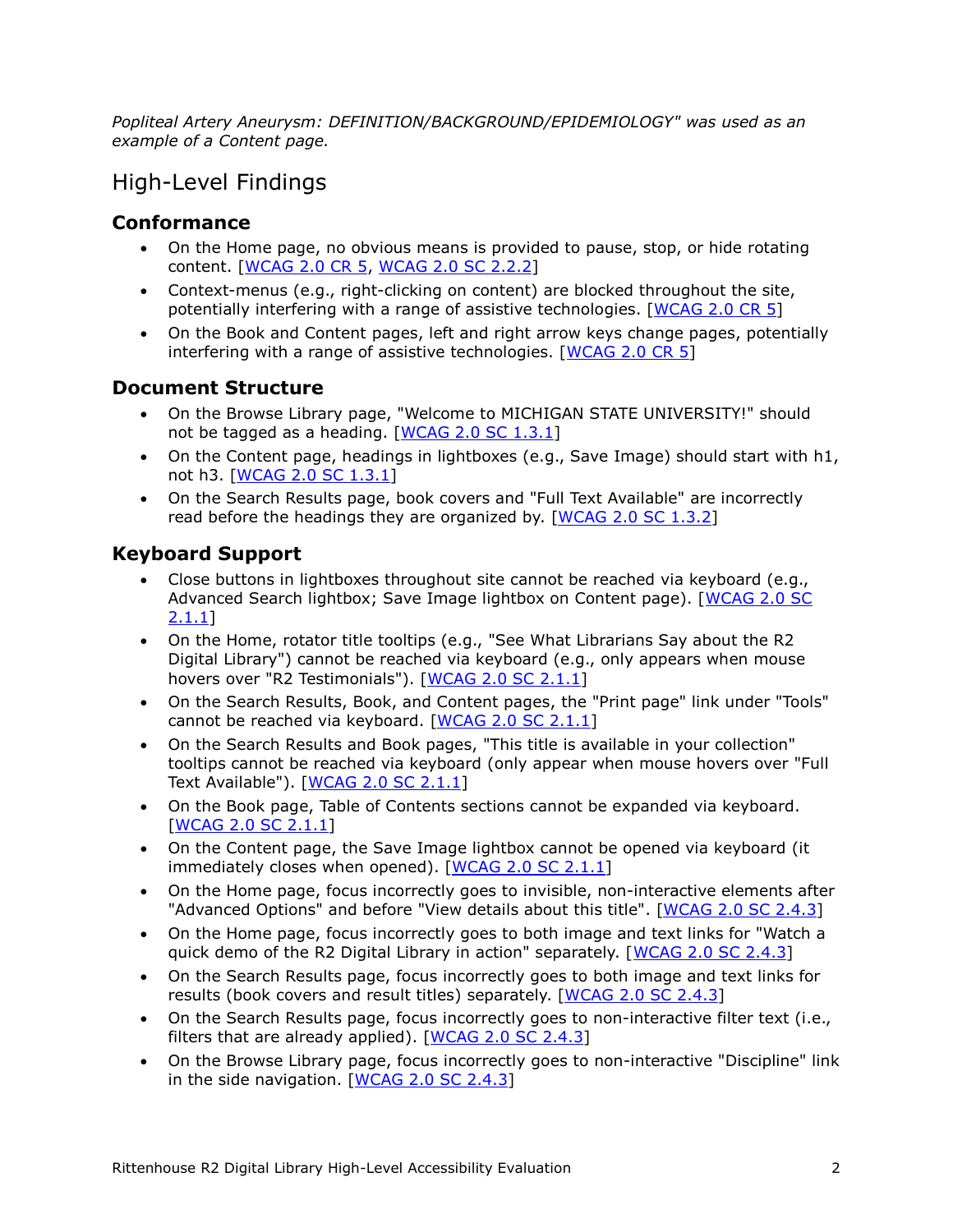- On the Content page, focus doesn't immediately go to lightbox contents, and reaches lightbox content only after all other page content. [[WCAG 2.0 SC 2.4.3](http://www.w3.org/TR/UNDERSTANDING-WCAG20/navigation-mechanisms-focus-order.html)]
- Focus is not sufficiently visible for a variety of interactive content. [\[WCAG 2.0 SC](http://www.w3.org/TR/UNDERSTANDING-WCAG20/navigation-mechanisms-focus-visible.html)  [2.4.7\]](http://www.w3.org/TR/UNDERSTANDING-WCAG20/navigation-mechanisms-focus-visible.html)
	- o Image links throughout site
	- o "Log In" and "Search" buttons
	- o "Browse", "A-Z Index", and "My R2" buttons
	- $\circ$  "Search" button, dropdowns, and checkboxes in Advanced Search lightbox
	- o "Advanced Options" link (in Chrome)
	- o Rotator items ("R2 Testimonials", "The Leading Publishers", "A Specialized Database", previous and next buttons) on the Home page
	- o "Start a Free 30-Day Trial" button on the Home page
	- o Page number links on the Search Results page
	- o Checkboxes on the Search Results page
	- o "Search" button (under "Search this Title") on the Book and Content pages
	- o "Save Image", "Enlarge Image", and "Direct Link Image" buttons on Content page
	- o "Copy Link to Clipboard" and "Cancel" buttons in Direct Link Image lightbox on Content page

### **Forms and Data Submission**

- In the Advanced Search lightbox, dropdowns are not programmatically associated with grouping label ("Publication Date"). [\[WCAG 2.0 SC 3.3.2\]](http://www.w3.org/TR/UNDERSTANDING-WCAG20/minimize-error-cues.html)
- On the Search Results and Browse Library pages, the "Archive" checkbox is not programmatically labeled. [\[WCAG 2.0 SC 3.3.2\]](http://www.w3.org/TR/UNDERSTANDING-WCAG20/minimize-error-cues.html)

#### **Images**

- Appropriate alternative text is not provided for many images.  $[WCAG 2.0 SC 1.1.1]$ 
	- o Rotator images on Home page
	- o Figures on Content page
	- o "Springer Nature" is not appropriate alternative text for "Springer: The Language of Science" on the Home page
	- o "Watch a quick demo of the R2 Digital Library in action" and "Code of Medical Ethics" images should have null alternative text on the Home page
	- $\circ$  Book covers should have null alternative text on the Search Results page
- On the Home page, rotator images include images of text. [\[WCAG 2.0 SC 1.4.5\]](http://www.w3.org/TR/UNDERSTANDING-WCAG20/visual-audio-contrast-text-presentation.html)

### **Color and Visual Characteristics**

 Blue text on light blue background (e.g., links in page footer), light grey text on white (e.g., placeholder text in inputs ["Enter username", "Search content for a drug...", etc.] in Chrome), orange text on white (current rotator item title and "the language of science" on Home page), and dark grey on black/dark blue (arrows in rotator on Home page when focused) have insufficient contrast. [WCAG 2.0 SC [1.4.3\]](http://www.w3.org/TR/UNDERSTANDING-WCAG20/visual-audio-contrast-contrast.html)